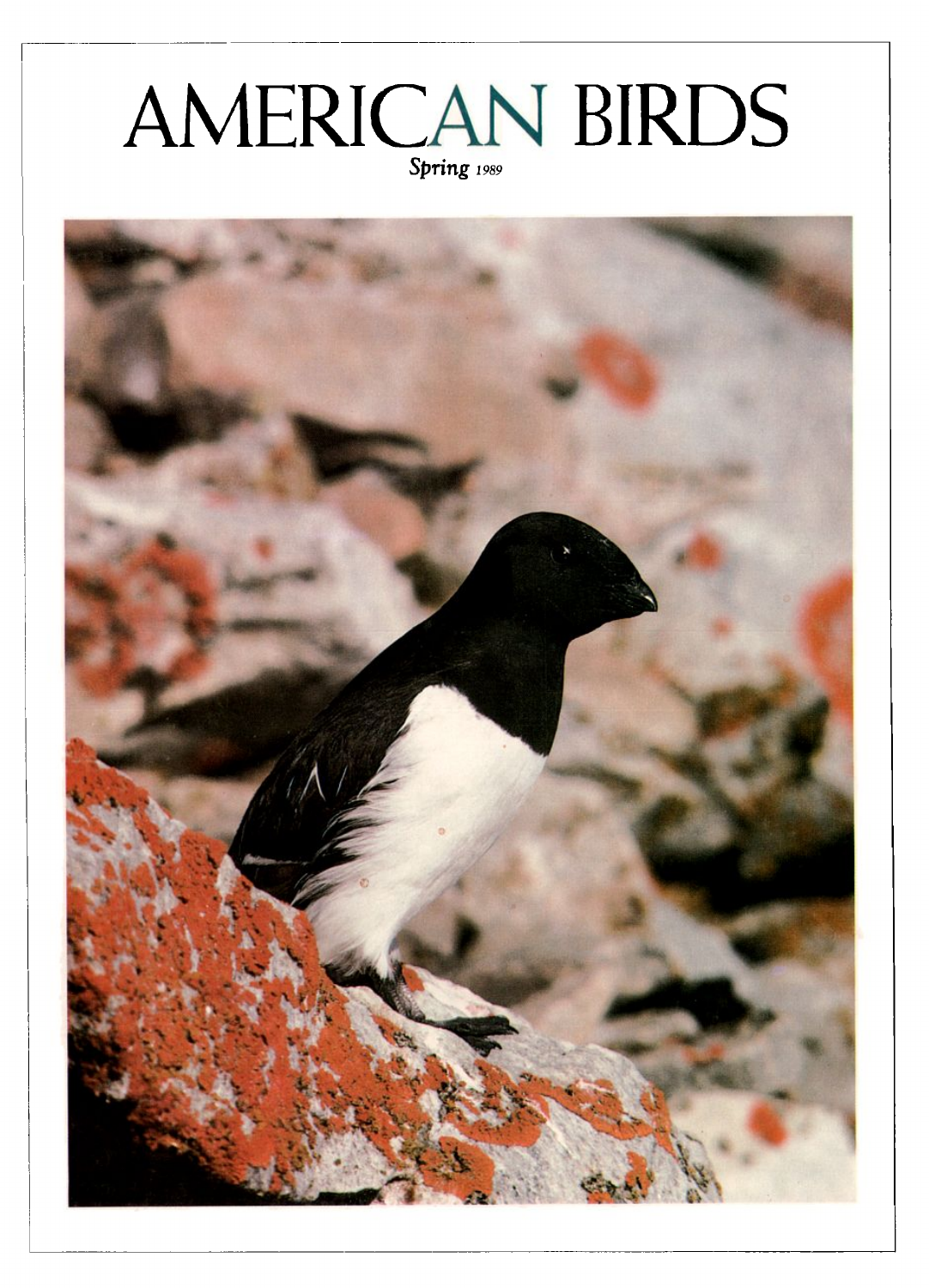#### **Spring 1989 Volume 43, No. I**

**Peter A. A. Berle President and Publisher** 

**J. R Myers Senior Vice President for Science and Sanctuaries** 

**Susan Roney Drennan Editor-in-Chief Vice President for Science Information** 

**Donna M. Pisacano Managing Editor** 

**Kenn Kaufman Associate Editor** 

**Geoff LeBaron Christmas Bird Count Editor** 

**Irene Connelly Administrative Assistant** 

**Phyllis Lutyens Assistant to the Editor** 

**Tyrone A. Horton Circulation;Business Manager** 

> **Chandler S. Robbins Technical Editor**

**Aldeen and Willet T. Van Velzen Co-editors Breeding Bird Censuses** 

**Calvin L. Cink and Roger L. Boyd Co-editors Winter Bird-Population Studies** 

#### **ADVISORS**

**Carl E. Bock Mary H. Clench John Farrand, Jr. Frank B. Gill Thomas R. Howell Frances C. James Kenneth C. Parkes Roger Tory Peterson Olin Sewall Pettingill, Jr. James V. Remsen Joseph R. Siphron Alexander Sprunt, IV Glen E. Woolfenden Dale A. Zimmerman** 

**AMERICAN BIRDS is published five times a year Editorial and business offices are located at 950 Third**  Avenue, New York, N.Y. 10022 (212) 546-9191. Sub**scriptions, all in U.S. \$: One year \$27.50, Two years**  \$50., Canada and Foreign \$32.50, Libraries and In**stitutions \$35. Single copies: Christmas (Bird Count) Issue \$15., Spring Issue (Autumn M•gration), Summer issue (Winter Season). Fall Issue (Spring Migration).**  Winter Issue (Nesting Season) all \$5.00 each. Checks and money orders in U.S. \$ only should be made pay**able to AMERICAN BIRDS. Second class postage**  paid at New York, N.Y. and additional Post Offices. **Copyright ¸ 1989 by The National Audubon Society. Postmaster: Send address changes to AMERICAN BIRDS. 950 Third Avenue. New York, N.Y. 10022. ISSN 0004-7686.** 

# **AMERICAN BIRDS**

### **... from the editor's desk**

**A** merican Birds would like to extend warmest thanks to Clifton C. Garvin and Ann F. Gaylord, **whose generous financial support made possible the extensive use of color in this first issue of Volume 43. The magazine and its readers have benefited from the sizable contributions of Mr. Garvin and Mrs. Gaylord, and we thank them.** 

**How many readers have yet to see a Painted Redstart? Red-faced Warbler? Strickland's Woodpecker? Blue-throated Hummingbird? Rufous-winged Sparrow? Take advantage of a special opportunity to not only bird Arizona but also to renew your commitment to conservation. Attend the biennial convention of the National Audubon Society in Tucson, Arizona, September 12-16, 1989. The convention is timed to occur at the end of the rainy season so the bird- and plant-rich Sonoran Desert (in which Tucson is located) will be plentiful and magnificent. There are both pre- and postconvention trips and tours planned that promise exploration in a wide range of ecosystems. Kenn Kaufman and I will be leading one pre- and one post-convention tour, both co-sponsored by Tucson Audubon Society and American Birds. I invite you to study the convention announcement on page 194 and to write immediately for a detailed brochure. Join us for what I'm sure will be a most wonderful natural history, issues, and birding get-together. Treat yourself to a new assessment of critical environmental issues germane nationwide. Become more informed on the high priority campaigns of the Society. Immerse yourself in the wild scenic beauty of southeastern Arizona, provocative forums, workshops, and an array of birds fit to knock the socks off even the most die-hard birder. See you there.** 

**Take special note of the new maps in our regional reports section of the magazine. Let us know your reactions to them.** 

**In Volume 42, Number 5 we put special emphasis on our upcoming Birdathon. Our team has mobilized to generate contributions that help us pay for consistent improvement in American Birds. This should be a compelling enough reason for you to back our efforts. Show us in a tangible way that you appreciate your bigger, more timely, more colorful American Birds. Support us with your dollars by completing the form on page 188. Thanks for the vote of confidence.** 

**Stay tuned!**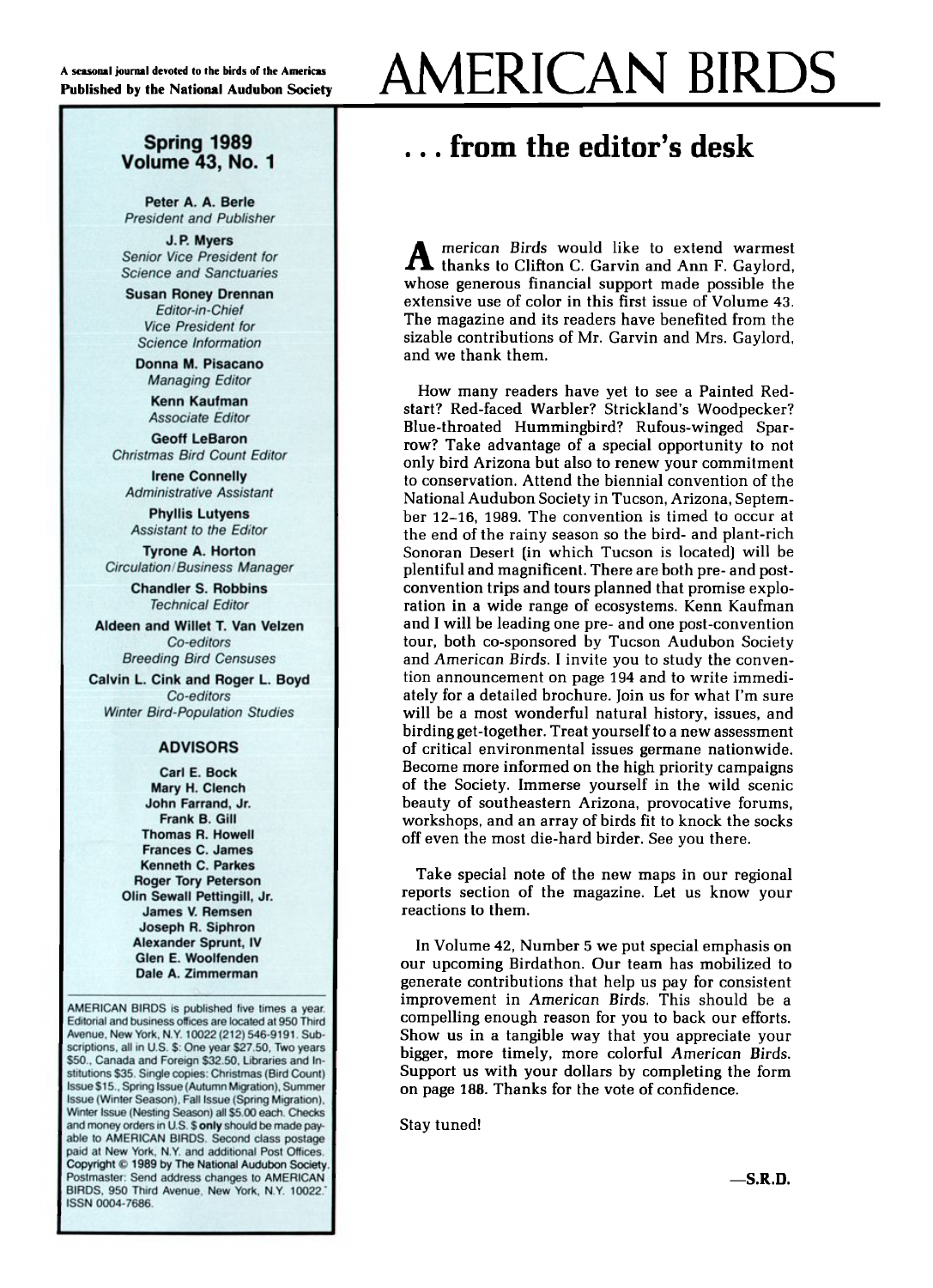

## **AMERICAN BIRDS' only annual fund-raising event**

### **needs your support!**

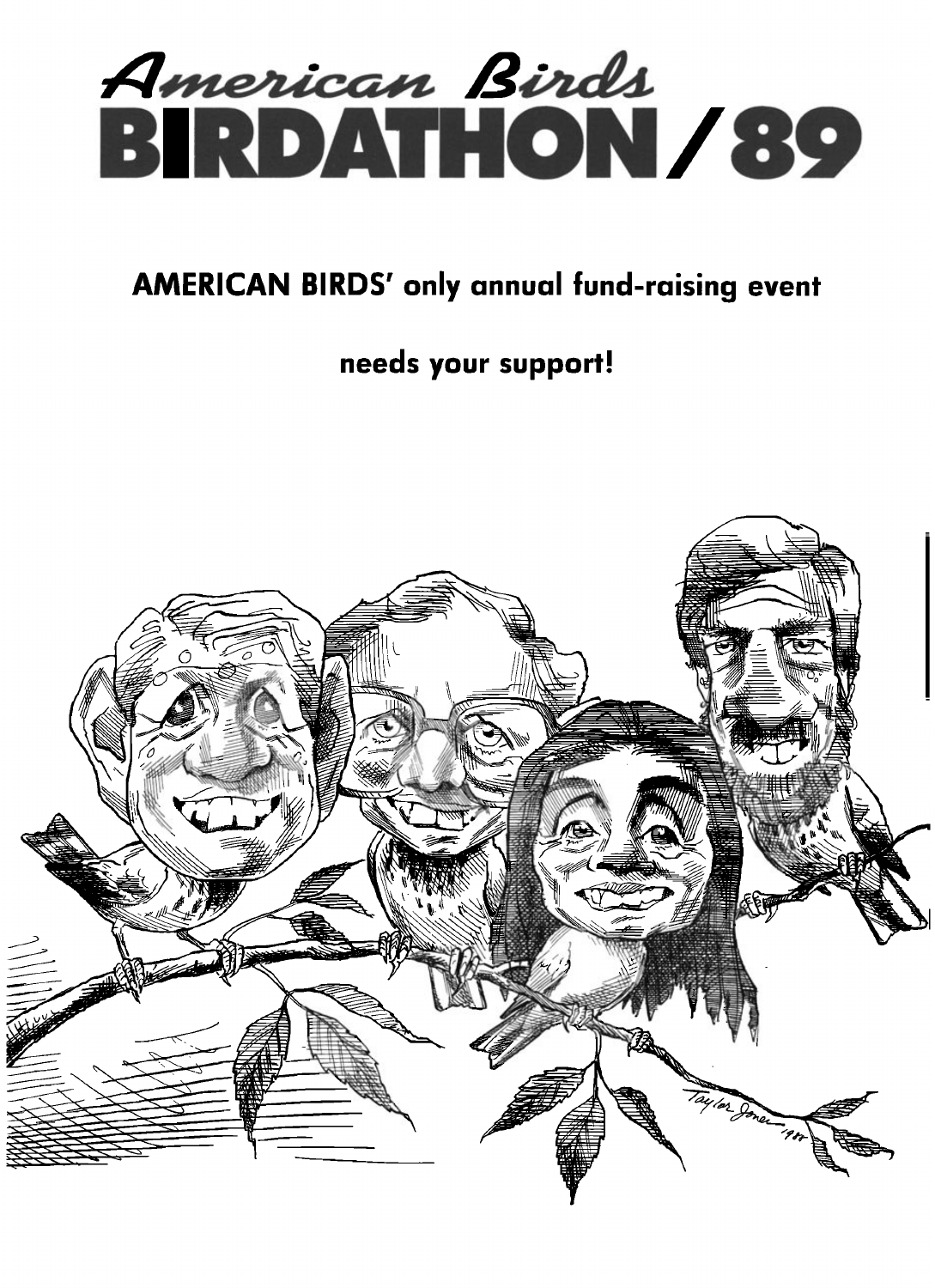

**On May 2, our super-birding team will take to the field in Arizona. They'll scour the area around Tucson to find as many bird species as possible in 24 hours.** 

**Pledge as much as you can per species in support of American Birds. Your pledge will be multiplied times the number of species seen to determine your donation.** 

#### **Your Team**

**This year's group of intrepid birders includes: editor of American Birds Susan Roney Drennan, associate editor of American Birds Kenn Kaufman, National Audubon Society Vice President and Director of Research Sandy Sprunt, NAS board members Joe Siphron and Bart Rea, and special friends of American Birds Steve Russell and Liz Rea.** 

### **Bonus Prize**

**Last year, our team found 118 species; two years ago they found 153. How many will they find this year? Guess the correct number of species and win an American Birds thermos.** 



*Yes!* **I want to help support AMERICAN BIRDS. Here's my pledge per species:** 

| \$3.00                                                                                                                                                  | \$2.00            | \$1.00                |  |  |
|---------------------------------------------------------------------------------------------------------------------------------------------------------|-------------------|-----------------------|--|--|
| $\Box$ 75¢                                                                                                                                              |                   | $\Box$ 50¢ $\Box$ 25¢ |  |  |
|                                                                                                                                                         | other____________ |                       |  |  |
|                                                                                                                                                         |                   |                       |  |  |
|                                                                                                                                                         |                   |                       |  |  |
|                                                                                                                                                         |                   |                       |  |  |
| guess that the AMERICAN BIRDS team will find _______ species.<br>If I'm right, you'll send me an AMERICAN BIRDS thermos, FREE.                          |                   |                       |  |  |
| Send no money, invoices will be sent out immediately after Birdathon/89.<br>Pledges are accepted even after Birdathon date,<br>so pledge today. Thanks! |                   |                       |  |  |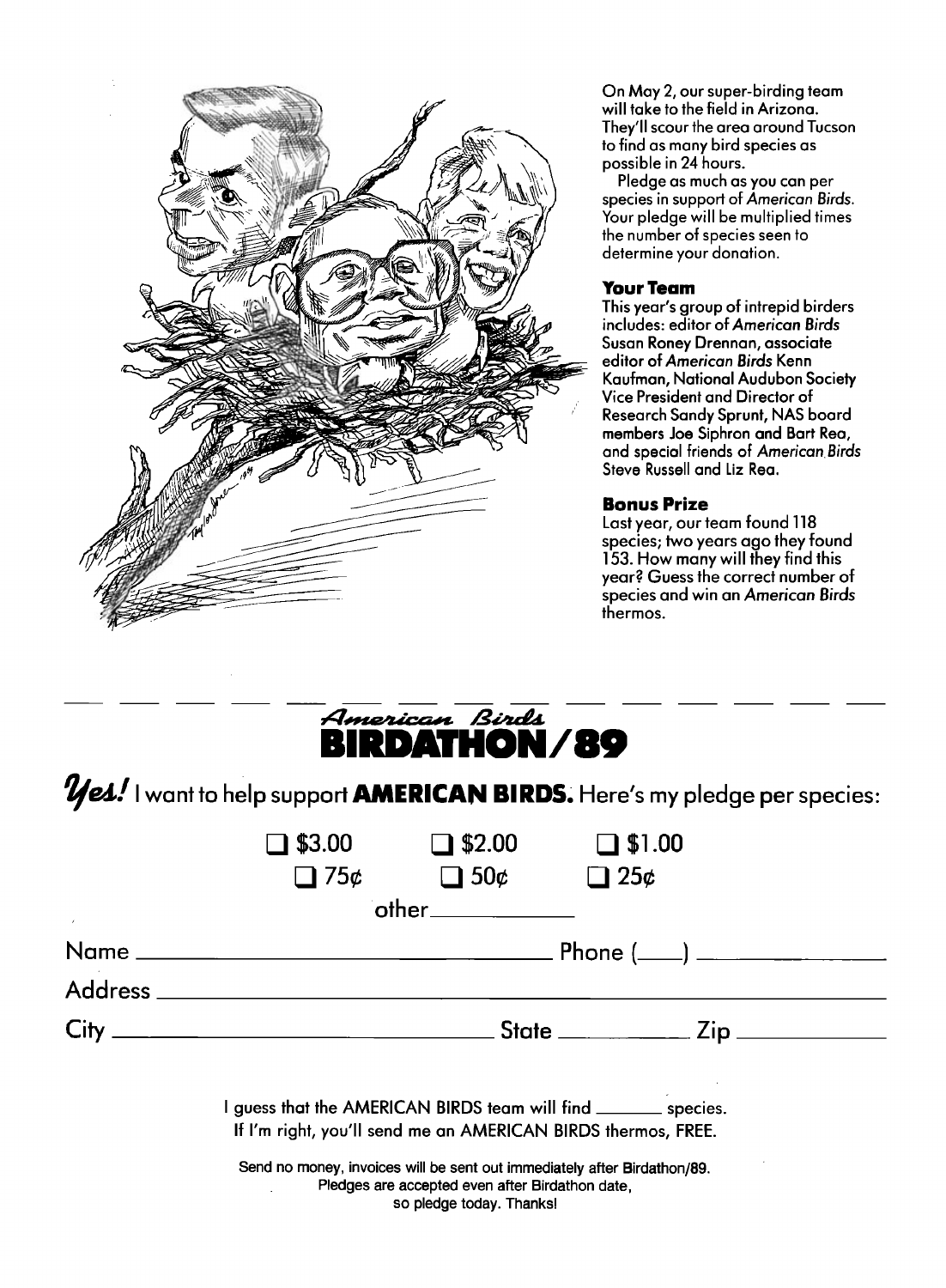## **MARKET PLACE**

#### **BIRD FEEDERS**

AMERICA'S FINEST SOUIRREL/ STARLING-PROOF FEEDERS: DI-ALA-BIRD NEST HOMES. Free Catalog. KOPECKY, 1220-S Ridge Road, Hypoluxo, FL 33462.

#### **BOOKS**

FLORA & FAUNA BOOKSHOP-Rhinoceros Auklets within two blocks of our store in Seattle! Large selection of new, used, and rare natural history and horticulture books, including birds, mammals, reptiles, botany,<br>ecology, marine life, nature art, and field guides on every topic. Free bird catalogue available. Open Monday-Saturday, 10am-5pm PST, 121 First Ave. South, Seattle, WA 98104. (206) 623-4727, phone orders welcomed. Visa and Mastercard accepted.

FREE CATALOG OF BOOKS FOR BIRDERS. Hard-to-find classics by Audubon, Phillips, others, Bent Life History series, Borror bird song cassettes, bird identification posters,<br>much more. Write DOVER PUBLI-CATIONS, Dept. A280, 31 E. 2nd St., Mineola, NY 11501.

#### **OPTICAL EQUIPMENT**

OPTICS HEADQUARTERS FOR BIR-DERS SINCE 1960. Offering selection advice, postpaid 24 hour shipping, deep discounts on 10 most popular brands. Plus: six tripods, special cases, shoulder and window mounts, harnesses, tripod and camera adapters, and more. Literature and prices on request. BIRDING, P.O. Box 4405E, Halfmoon. NH 12065.

#### **Market Place Rates**

Advertise your product or service in our Market Place. Rates are: \$1.15/word for one insertion; 90¢/ word for 2 to 4 insertions:  $60¢/$ word for 5 insertions. Send payment with copy. Copy deadlines are: Spring issue: March 1; Summer issue: May 1; Fall issue: July 15; CBC issue: August 1; Winter issue: October 15. Send to: American Birds, Market Place, 950 Third Ave., New York, NY 10022.

#### **STAMPS**

BIRDS, FLOWERS, ANIMALS on postage stamps from many countries. 50 diff. \$1.00. All three \$2.65. GEORGE FORD, P.O. Box 5203-A, Gulfport, FL 33737.

#### **TOURS**

BIRDING IN COSTA RICA. 850 species including: Ouetzal, Black Guan,

Fierv-billed Aracari, Scarlet Macaw. Coppery-headed Emerald, Yellow-<br>billed Cotinga, Wrenthrush, Volcano Junco. Professional birder guides. For tour information: T.J. Lewis, COSTA RICA EXPEDITIONS, P.O. Box 6941. San Jose, Costa Rica, Central America. Ph: 22-0333, Telex: 2917 CREAR.

**BIRDING AUSTRALASIA WITH** ALAN MCBRIDE. Let us plan your Australasian tour. What YOU want. when YOU want it. Schedule Australia into your IOC tour to New Zealand, 26 days can produce over 400 species. Pelagic trips a speciality. Write with your requirements, Diomedea Pty., Ltd., Box 190, Cremorne. Junction, N.S.W. 2090, Australia.

MAINE COAST BIRDING VACA-TIONS. Just downeast of Schoodic Point. Advanced programs. Spectacular setting. EAGLE HILL WILDLIFE RESEARCH STATION. Steuben. Maine 04680.

TROPICAL AUSTRALIA. Holiday in the World Heritage rainforest at Cassowary House near Cairns. Excellent guiding in a variety of habitats. We are also an official IOC 1990 tour operator. Brochure from John Squire, Cassowary House, Kuranda 4872, Australia.

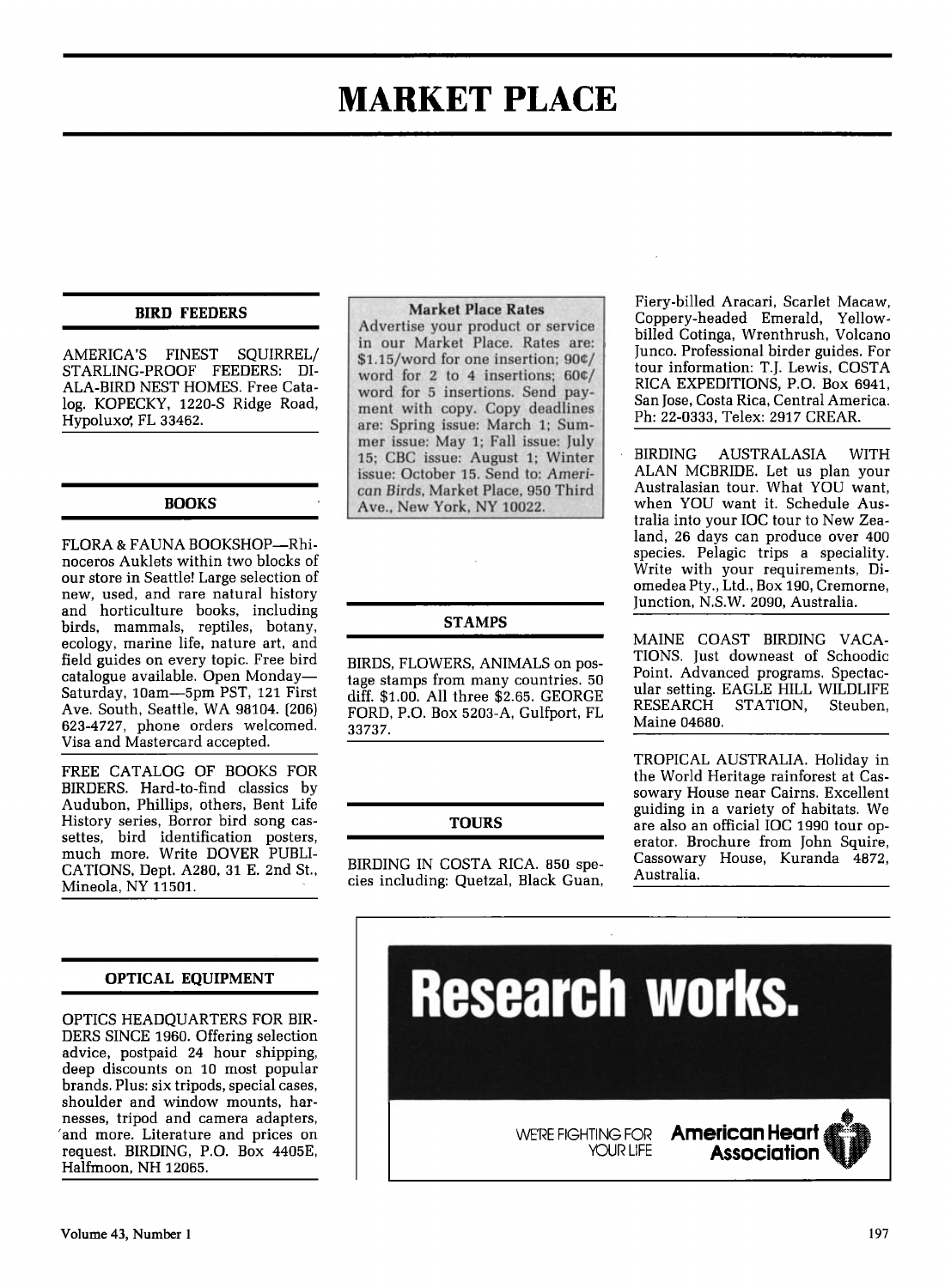## **The National Audubon Society's AMERICAN BIRDS presents a field ornithology workshop at Elk Lake**

### **Saturday, June 10-Friday, June 16, 1989**

**A unique opportunity to experience boreal-breeding bird species at the beautiful, 12,000-acre Elk Lake Forest Preserve in the heart of the Adirondack Mountains High Peaks region, New York.** 

**This workshop will be led by Susan Roney Drennan, Editor of AMERICAN BIRDS and author of the definitive site guide, Where to Find Birds in New York State, Geoff LeBaron. Christmas Bird Count Editor, and a host of other leaders and crack field assistants. This means small groups!!** 

**Explore one of the most pristine boreal/montane forests remaining in the Adirondacks.** 

**Observe nesting Common Loons, Black-backed Woodpeckers, Olive-sided and Alder flycatchers, Common Ravens, Boreal Chickadees, Gray-cheeked Thrushes, and Blackburnian, Blackpoll, and Mourning warblers.** 

**Comfortable accommodations and three delicious country-style meals served daily are special features of the Elk Lake Lodge.** 

**An incomparable opportunity for the bird photographer!! Slide presentations nightly. Mist-netting and bird banding.** 

**Limited reservations so act now.** 

**Complete fee for six days including meals, tax, and gratuities: \$700. Single occupancy: \$750. Deposit: \$150 per person.** 

**Write for reservations: Elk Lake Lodge, North Hudson, New York 12855 or call (518) 532-7616.** 

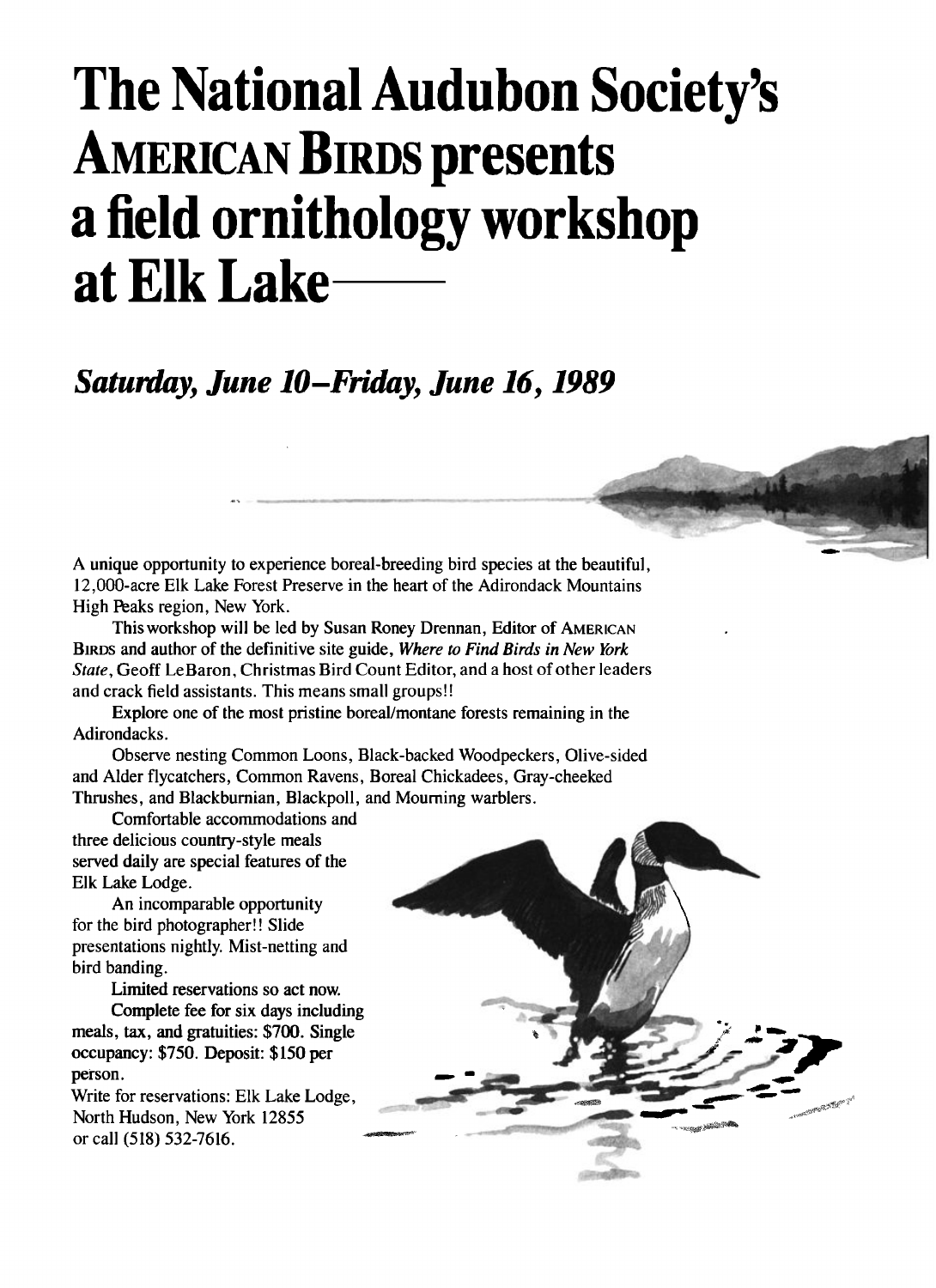## **CONTENTS SPRING 1989, VOLUME 43, NUMBER I**

| from the editor's desk<br>$\mathbf{2}$                                                   |                                                                                                                            | <b>The Autumn Migration</b><br>August 1-November 30, 1988 |                                                                                                            |
|------------------------------------------------------------------------------------------|----------------------------------------------------------------------------------------------------------------------------|-----------------------------------------------------------|------------------------------------------------------------------------------------------------------------|
| 3                                                                                        | Susan Roney Drennan<br>The Practiced Eye-Black-legged Kittiwake and Red-legged Kittiwake<br>Kenn Kaufman                   | 55                                                        | Atlantic Provinces Region<br><b>Bruce Mactavish</b>                                                        |
| 7                                                                                        | Facts, Inferences, and Shameless Speculations<br>J. P. Myers                                                               | 60                                                        | New England Region<br>Charles D. Duncan                                                                    |
| 10                                                                                       | Retorts, Reflections, and Thoughtful Refutations<br>Readers' Column                                                        | 68                                                        | Quebec Region<br>Yves Aubry, Michel Gosselin,<br>and Richard Yank                                          |
| 11                                                                                       | <b>American Birding</b><br>Pete Dunne                                                                                      | 70                                                        | Hudson/Delaware Region<br>Robert O. Paxton, William J. Boyle, Jr.,<br>and David A. Cutler                  |
| 14                                                                                       | The Razorbill in the Gulf of Maine<br>Richard H. Podolsky                                                                  | 76                                                        | Middle Atlantic Coast Region<br>(Summer 1988 Report)<br>Henry T. Armistead                                 |
| 17                                                                                       | First record of Long-tailed Jaeger for South Georgia<br><b>Ron Naveen</b>                                                  | 80                                                        | Middle Atlantic Coast Region<br>Henry T. Armistead                                                         |
| 18                                                                                       | Jaegers and skuas in the Western North Atlantic: some historical<br>misconceptions<br>David S. Lee                         | 86<br>90                                                  | Southern Atlantic Coast Region<br>(Summer 1988 Report)<br>Harry E. LeGrand, Jr.                            |
| 21                                                                                       | Size and trends of Black-legged Kittiwake (Rissa tridactyla) populations<br>in the Gulf of St. Lawrence (Quebec) 1974-1985 | 94                                                        | Florida Region<br>Lyn S. and Brooks H. Atherton<br>Ontario Region<br>Ron D. Weir                           |
| 25                                                                                       | Gilles Chapdelaine and Pierre Brousseau<br>Regional Reports Pictorial Highlights                                           | 100                                                       | Appalachian Region<br>George A. Hall                                                                       |
|                                                                                          | <b>Fall 1988</b>                                                                                                           | 104                                                       | Western Great Lakes Region<br>Daryl D. Tessen                                                              |
| 29                                                                                       | Career Opportunities in Ornithology<br>The American Ornithologists' Union                                                  | 108                                                       | Middlewestern Prairie Region<br>Bruce B. Peterjohn                                                         |
| 38                                                                                       | The world's largest known nesting colony of Leach's Storm-Petrels on<br>Baccalieu Island, Newfoundland                     | 114                                                       | Central Southern Region<br>Robert D. Purrington                                                            |
|                                                                                          | B. O. Sklepkovych and W. A. Montevecchi                                                                                    | 121                                                       | Northern Great Plains Region<br>David O. Lambeth                                                           |
| 43                                                                                       | Status of the Glossy Ibis in Mexico<br>Steve N. G. Howell and Barbara M. de Montes                                         | 124                                                       | Southern Great Plains Region<br>Joseph A. Grzybowski                                                       |
| 46                                                                                       | Changes in bird life at the western end of Lake Erie (Part III of III)<br>Harold F. Mayfield                               | 127                                                       | <b>Texas Region</b><br>Greg W. Lasley and Chuck Sexton                                                     |
| 50                                                                                       | The Changing Seasons-Autumn 1988                                                                                           | 134                                                       | Northwestern Canada Region<br>Chris Siddle                                                                 |
| 176                                                                                      | Paul Lehman<br>Photographs in the Regional Reports                                                                         | 136                                                       | Northern Rocky Mountain-<br>Intermountain Region<br>Thomas H. Rogers                                       |
|                                                                                          | Kenn Kaufman<br>ICBP: The outlook for migratory songbirds: "Future Shock" for birders                                      | 140                                                       | Mountain West Region<br>Hugh E. Kingery                                                                    |
| 178                                                                                      | Eugene S. Morton and Russell Greenberg                                                                                     | 144                                                       | Southwest Region<br>Gary H. Rosenberg, David Stejskal,                                                     |
| 184                                                                                      | Fifty-second Breeding Bird Census<br>Willet T. and Aldeen C. Van Velzen                                                    | 151                                                       | and John P. Hubbard<br>Alaska Region                                                                       |
| 187                                                                                      | Forty-first Winter Bird-Population Study<br>Calvin L. Cink and Roger L. Boyd                                               | 154                                                       | T. G. Tobish, Jr. and M. E. Isleib<br>Northern Pacific Coast Region<br>(Summer 1988 Report)                |
| 190                                                                                      | Birders' Bookshelf                                                                                                         |                                                           | Philip W. Mattocks, Jr.                                                                                    |
| 196                                                                                      | Announcements                                                                                                              | 157                                                       | Northern Pacific Coast Region<br>Philip W. Mattocks, Jr.                                                   |
| 197                                                                                      | Market Place                                                                                                               | 161                                                       | Middle Pacific Coast Region<br>David G. Yee, Stephen F. Bailey,<br>Alan D. Barron, and Richard A. Erickson |
| Front cover photograph: Dovekie (Alle alle) by D. Roby and K. Brink/<br>VIREO/r05/1/079. |                                                                                                                            | 166                                                       | Southern Pacific Coast Region<br>Guy McCaskie                                                              |
| Back cover photograph: Razorbill (Alca torda) by Stephen W. Kress.                       |                                                                                                                            | 172                                                       | Hawaiian Islands Region<br>Robert L. Pyle                                                                  |
|                                                                                          |                                                                                                                            | 174                                                       | West Indies Region<br>Robert L Norton                                                                      |